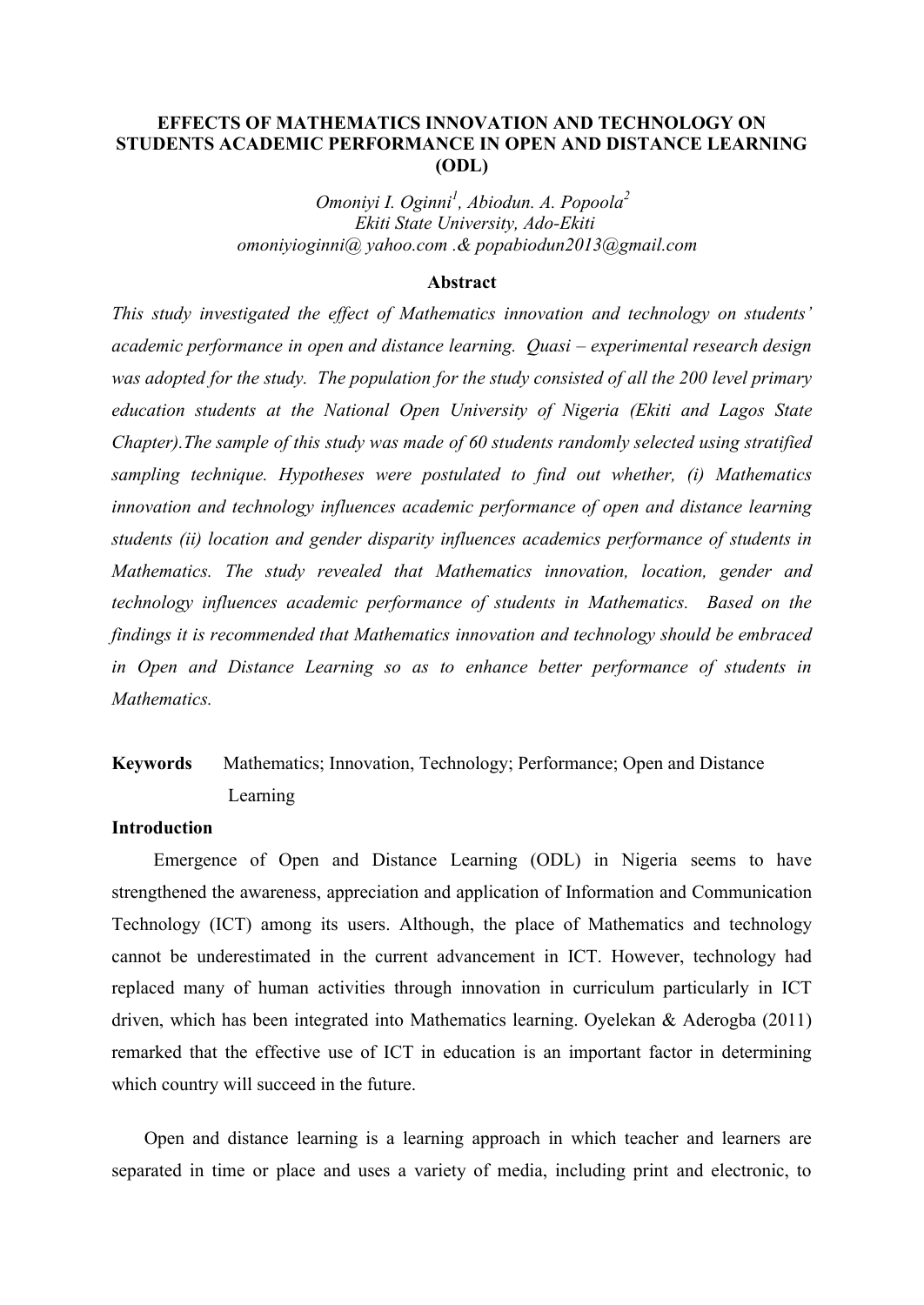ensure a two-way communication that allows tutors and learners to interact. It is expected of any admitted students into ODL to be well groomed in computer hardware (projection technology, calculator, digital recording, data-logging) software applications (generic software, multimedia resources) and information systems (internet, intranet) without which ODL would not be able to achieve its objective.

#### **Literature Review**

In Nigeria and all over the world, educational experience and training in diverse knowledge and skills prepare one to face challenges in life. Individuals then become empowered to modify their environment to meet their needs and desires which is in line with policy on education (Adepoju & Amoo, 2005). In order to achieve educational goals and Mathematics teaching effectiveness, improving the quality of education is a critical issue, particularly at a time of our technology expansion and innovation. One of the ways to achieving quality in our education is not to undermine the impact of Information and Communication Technology (ICT) in our school system as stated in the policy (FRN, 2004).

With the emergence of technology in the classroom, Amoo (2010) opines that if ICT facilities integrated in junior and senior secondary schools are of good quality and the students have access and utilize the facilities, there is hope that the attitudes of students would change; there might be improved motivation towards learning school subjects (Mathematics inclusive). This is equally a function of how Mathematics teachers effectively employ the ICT facilities in helping students in their classroom.

According to Oginni (2013) Mathematics is embraced worldwide as an asset to all knowledge, since it influences all facets of human endeavour. It is therefore needful for the teaching and learning of Mathematics in ODL to be more involving through interaction between facilitators and students learning it in the area of data logging, intranet and internet among others. Mathematics innovation has the potential to increase access to and improve the relevance and quality of education in developing countries. Innovation and technology can be used to provide educational opportunities to people who have previously had no access to education, such as scattered and rural populations, groups traditionally excluded from education because of cultural or social reasons, persons with disabilities and the elderly. This is possible because such technologies allow asynchronous learning, which is characterized by a time lag between the delivery of instruction and its reception by learners. ICT-based educational delivery exposed as unnecessary the need for the instructor and all learners to be in one physical location.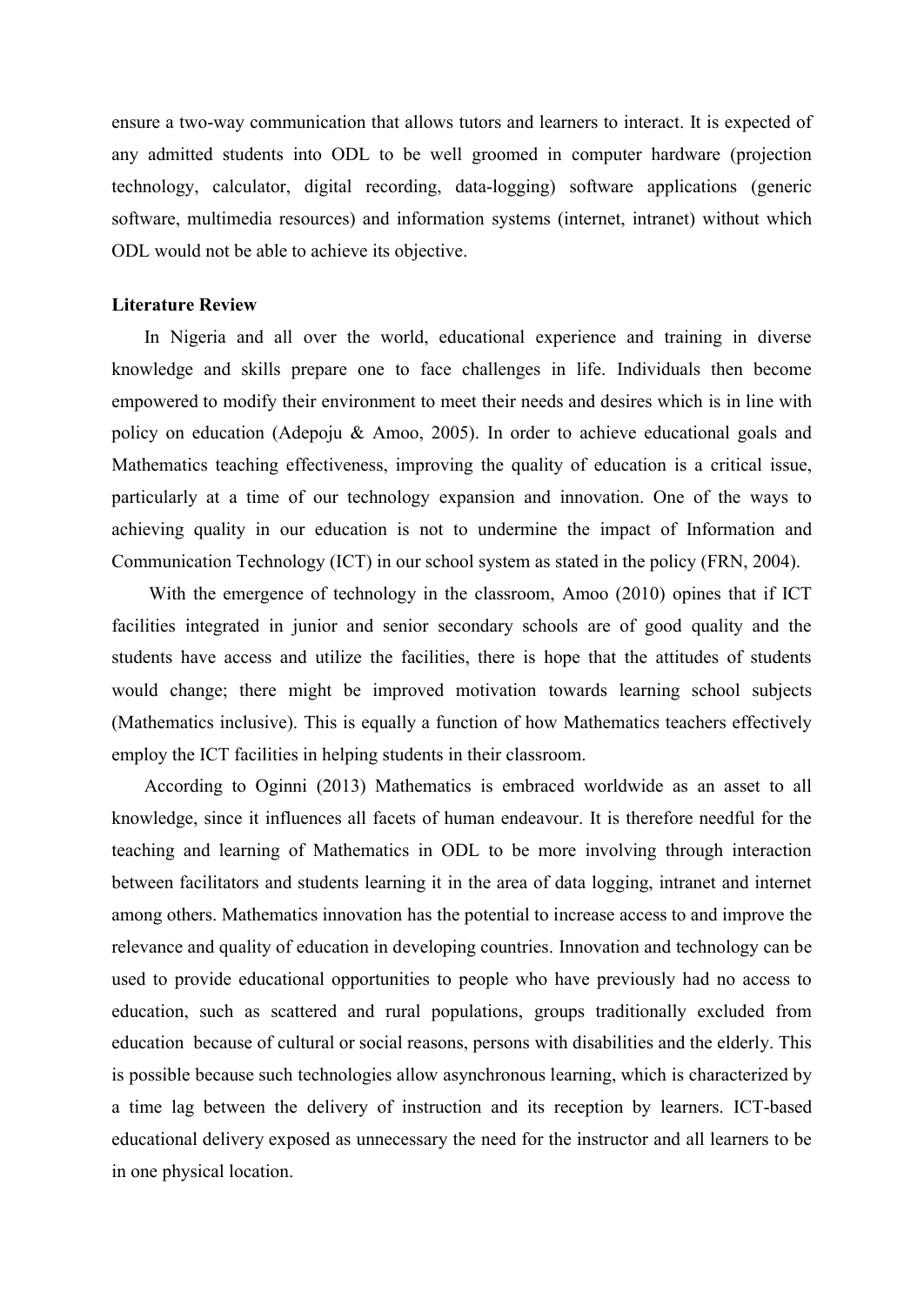The uses of technology have kindled great interest in Mathematics education. Currently, considerable resources are being expended to connect students to the global network through the implementation of Advanced Intranet-Internet Pedagogical Package (AIIPP). Jacobson et al (2000) advocated that advance design is an innovation in science and Mathematics education that would enable students to appreciate electronic teaching. Yusuf (2005) stated that technology and Mathematics innovation provide opportunity for stakeholders to communicate with one another through email, mailing list, chat rooms and providing quickens and easier access to more inclusive and current information. ODL in Nigeria cannot afford to be in isolation, since technology has become an integral part of our daily lives. The current global realities in the  $21<sup>st</sup>$  century has tremendously accelerated the forces of globalization.(Christian, 2009)

These global realities have no doubt divided the world into advanced and developing nations. The advanced nations are the ones with highly educated citizens, which are reflected in their high technological innovation and Mathematics understanding. The developing nations are characterized by low educational attainment, poor Mathematics indices and low technology innovation. (Dantani & Kubo, 2011) Some types of ICTs, such as teleconferencing technologies, make it possible for multiple, geographically dispersed learners to receive instruction simultaneously. The Internet and the World Wide Web also provide access to learning in almost every subject and in a variety of media anywhere at any time of the day and to an unlimited number of people. One of the most commonly cited reasons for using ICTs in education have been to better prepare students for a workplace where ICTs are becoming more and more ubiquitous. In addition, technology can improve the quality of education by increasing learner engagement and motivation, by facilitating the acquisition of basic skills and by enhancing teacher training.

Advanced Intranet-Internet Pedagogical Package is an innovation in Mathematics education that could enable the learners in ODL identify with the teaching / learning technique that meet the standard of advanced nations of the world. AIIPP is regarded as technology. It is essential in teaching and learning Mathematics particularly in an environment where teacher and learner cannot afford face to face interaction. It influences Mathematics appreciation in an environment characterized by online interaction among its users and enhances students' participation. AIIPP expresses a value judgment regarding the role of technology in Mathematics teaching and learning. AIIPP is an educational portal for teachers and students robust interaction in Mathematics. It enables the learners to ask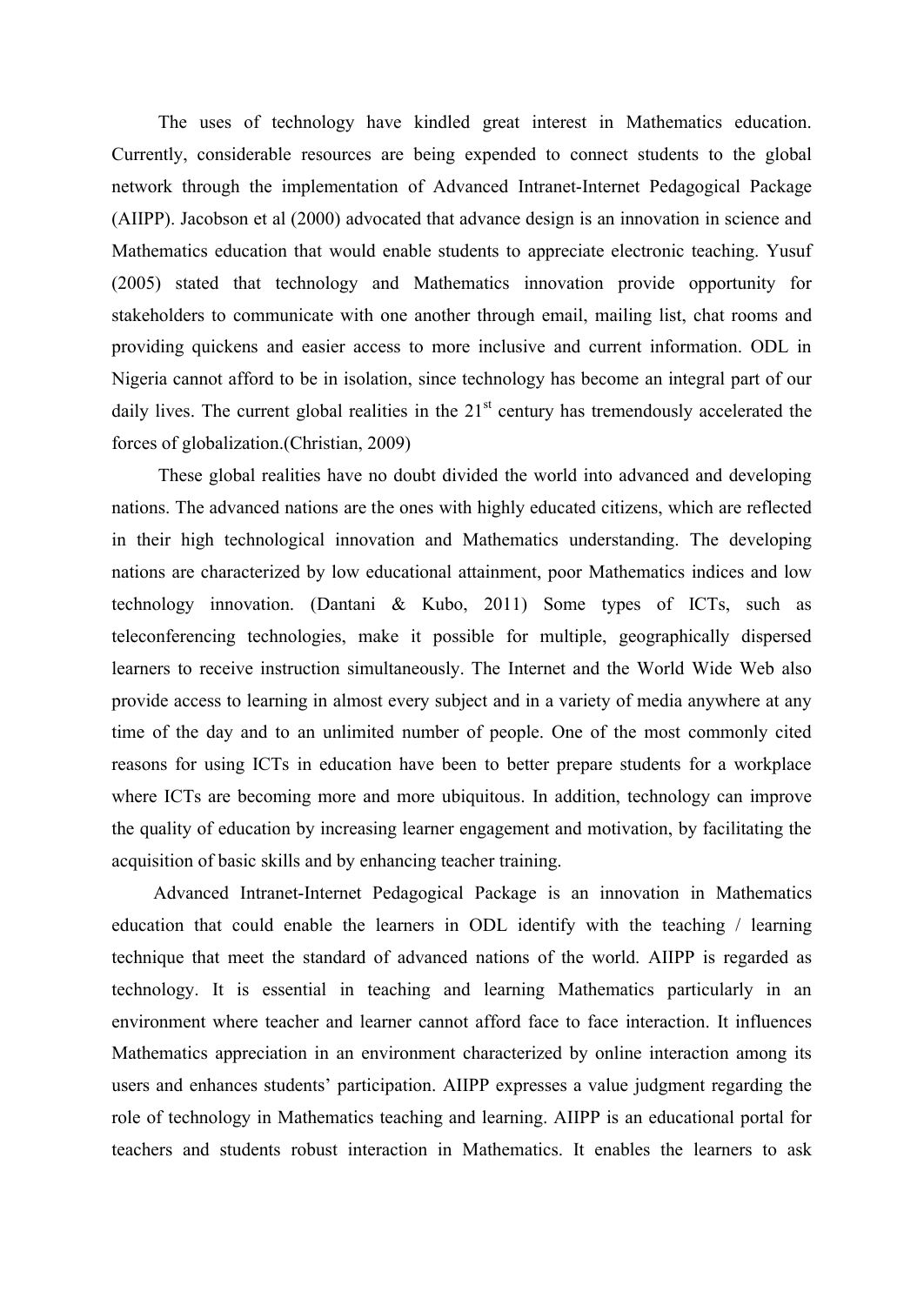question to any length without fear or intimidation of peers, it encourages on-line practice module and assessment assistance.

Males are more likely to develop interest in the Mathematics and technology than females; in contrast, females are more likely to develop an interest in social sciences, languages and reading than males (Eccles et al., 1998). These different preferences in males and females become more intense during the secondary school years, the time in life when adolescents must choose school subjects and academic paths. Several studies have shown that such choices are influenced by such psychological factors as their hierarchy of interests, ability self-concepts and domain specific self-efficacy beliefs, and the perception of costs and benefits of getting involved in different activities (Bandura, Barbaranelli, Caprana, & Pastorelli, 2001; Deci & Ryan, 1985; Eccles, 1994; Eccles &Wigfield, 2002).

Mathematical abilities are considered a prerequisite for those students wanting to enroll in technological studies and those who want to gain admission to ODL and the related colleges and university for majors and professional occupations (Meece, Eccles-Parsons, Kaczala, Goff, & Futterman, 1982). For this reason, those students excelling in mathematicsrelated subjects in secondary are the ideal candidates for advanced technology and science related degrees. It has long been argued that males are more likely to have mathematical talent than females while females are more likely than males to have verbal talent, leading males to do better in mathematics, to develop high mathematics ability self-concepts, and to be more likely to enter mathematics related technical fields (Eccles et al., 1998; Guimond & Roussel, 2001; Skaalvik & Skaalvik, 2004). However, the validity of this explanation has been called into question by the metaanalytical research of Hyde, Fennema, and Lamon (1990).

Despite the fact that the gender differences when present favour males on competitive tests of Mathematics ability, females in general get better grades than males in Mathematics courses and the proportion of females majoring in Mathematics per se (rather than the physical sciences, engineering and technology) matches that of males in some countries, such as the USA (Jacobs, Lanza, Osgood, Eccles, & Wigfield, 2002). For example, in Spain women made up 50.09% of the undergraduates seeking a university degree in Mathematics in 2006–2007 (Instituto de la Mujer, 2010). This pattern of equal participation of women in the university degree of mathematics has remained constant for more than 10 years ago. Thus, it is not clear that mathematics per se is stereotyped as male. More recent studies suggest that most children, particularly girls, indicate that neither boys nor girls are more likely to excel in mathematics (Ruble, Martin, & Berenbaum, 2006). So perhaps it is not the stereotype of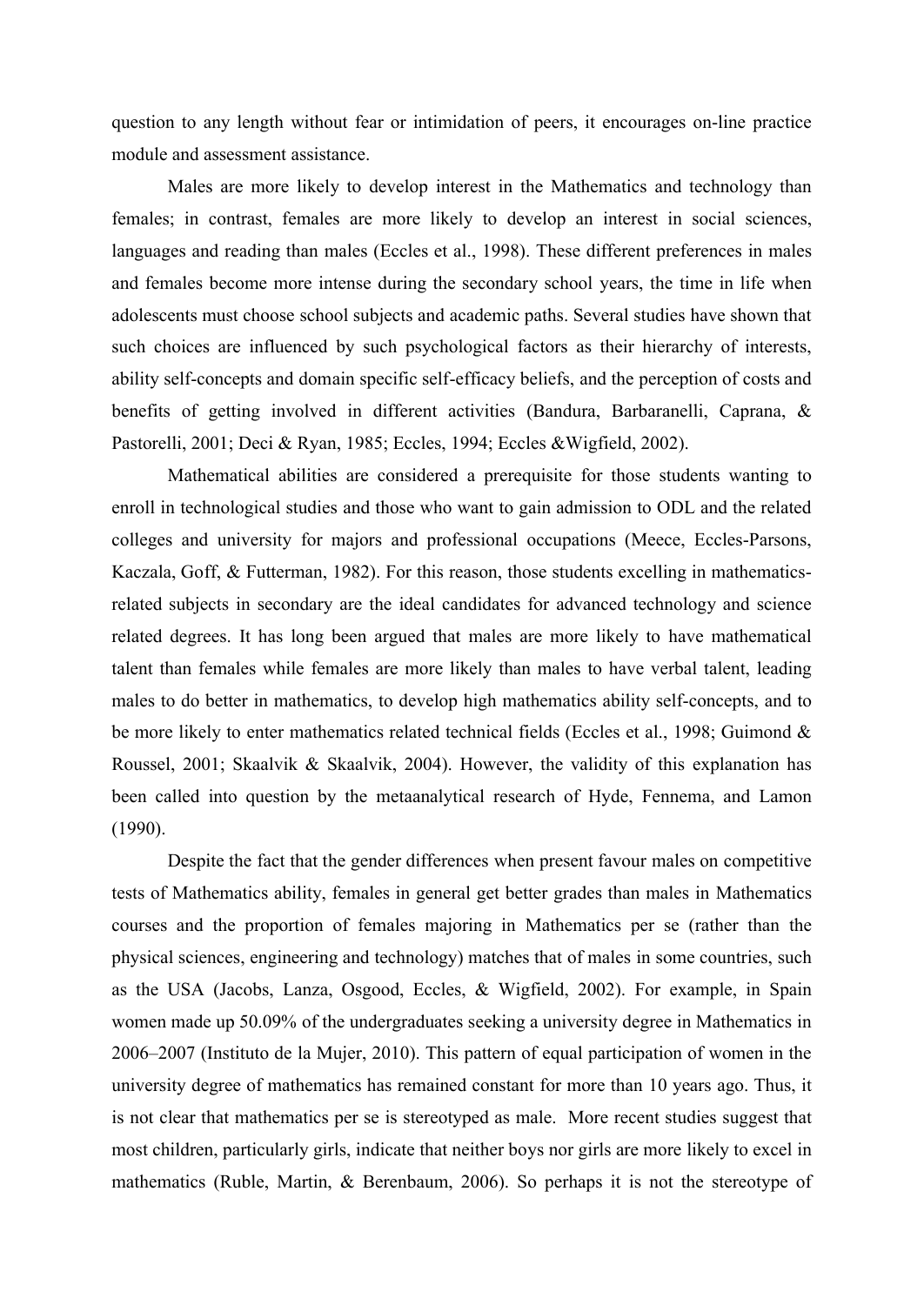mathematics per se that is negatively influencing girls' performance on tests of mathematical skills, but rather stereotypes associated with the physical sciences, technology, and engineering.

This paper examines how Mathematics innovation and technology (AIIPP) influences academic performance among students in ODL. There are many ways of viewing the Mathematics curriculum, depending on the levels and the category of discipline offer the subject.

#### **Research Hypotheses**

*1;* There is no significant difference in the pre-test score of students taught with Mathematics technology and those in conventional group

*2;* There is no significant difference in the post-test score of students taught with Mathematics technology and those in conventional group

3; There is no significant difference in the retention score of students taught with Mathematics technology and the experimental group

4 There is no significant difference between location and academic the performance of students taught with mathematics technology

5 There is no significant difference between gender and academic the performance of students taught with mathematics technology

#### **Methodology**

The purpose of this research is to investigate the effectiveness of mathematics innovation and technology on the academic performance of ODL students in mathematics and to ascertain whether there is variability in the performance of the students taught with the mathematics innovation and technology and the control group.

This study adopts quasi- experimental pre test post test two group design. The experimental group (X) was exposed to mathematics innovation and technology while the control group was exposed to usual science conventional approach. The design of the study was as follows;

# Experimental group  $X$ ;  $O_1 X O_2$ <sup>-</sup>

Conventional group,  $Y$  O<sub>3</sub> Y O<sub>4</sub>

- Where  $O_1$ ,  $O_3$ ; pre test (performance to the two groups)
	- $O_2$ ,  $O_4$  post test (performance to the two groups)
	- X treatment is given through multimedia approach.
	- Y conventional method of teaching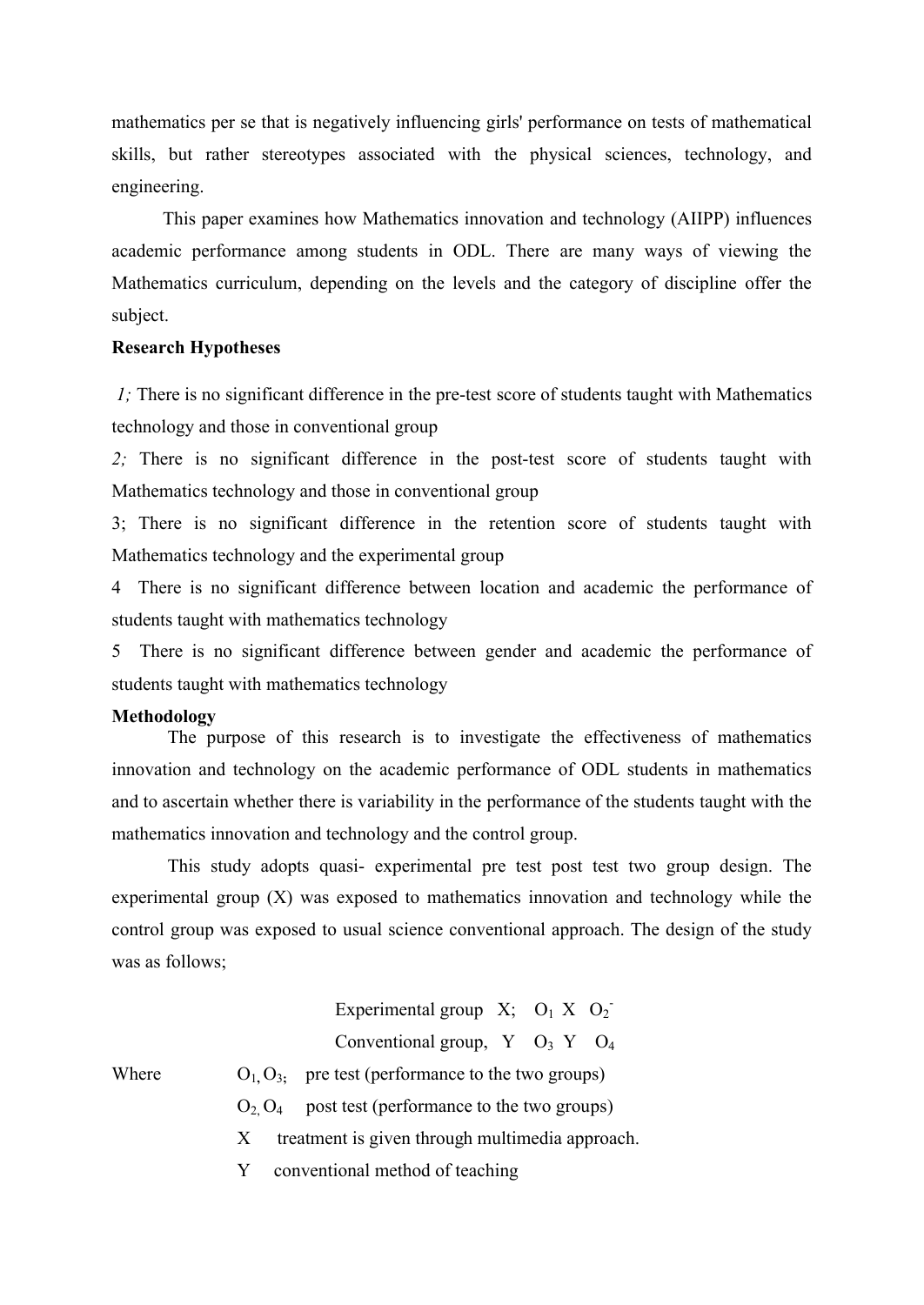The population of this study consisted of all the 200 level Nursery Primary Education (NPE) undergraduate at the National Open University of Nigeria (Ekiti and Lagos State Chapter). The sample was made up of 60 students which are selected using stratified random and multi stage sampling techniques.

#### **Instrumentation**

The instrument used for the study was Mathematics Achievement Test (MAT) contracted by the researchers from one of the NPE courses, titled Measurements and Shapes (PED237). The face and content validity of the instrument was ascertained by given the instrument to the experts in Mathematics education and Curriculum experts. The results of their inter-rating yielded the coefficient of 0.74, which is high enough to confirm the validity of the instrument. Test – re- test method was used to obtain the reliability of the instruments and the reliability co-efficient was found to be 0.91 which was high enough to make the instrument reliable.

#### **Testing of Hypotheses**

*Hypothesis 1;* There is no significant difference in the pre-test score of students taught with Mathematics technology and those in conventional group

| Tubic 1, i icsi summary of 1 rc icsi score of the experimental and conventional Group<br><b>Source of variation</b> N |    |              | <b>SD</b> | df | $t_{cal}$ | $\mathbf{I}$ tab | <b>Result</b> |
|-----------------------------------------------------------------------------------------------------------------------|----|--------------|-----------|----|-----------|------------------|---------------|
| A                                                                                                                     |    | 30 19.3 3.46 |           |    |           |                  |               |
|                                                                                                                       |    |              |           | 58 | 0.79      | 2.021            | <b>NS</b>     |
| B                                                                                                                     | 30 | 169          | 2.38      |    |           |                  |               |
| $P \rightarrow Q \cap T$                                                                                              |    |              |           |    |           |                  |               |

*Table 1; t-test Summary of Pre-test score of the experimental and Conventional Group*

 $P < 0.05$ 

Table 1 showed the pretest mean score of the experimental and control group  $\ddot{X}$  (19.3, 16.9), SD (3.46, 2.38), t cal  $(0.79) < t$  tab (2.021) at alpha level of 0.05. Therefore the null hypothesis is not rejected; hence, there is no significant difference in the pretest score of students in experimental and control group. By implication, there was homogeneity in the performance of the two groups' prior treatment.

*Hypothesis 2;* There is no significant difference in the post-test score of students taught with Mathematics technology and those in conventional group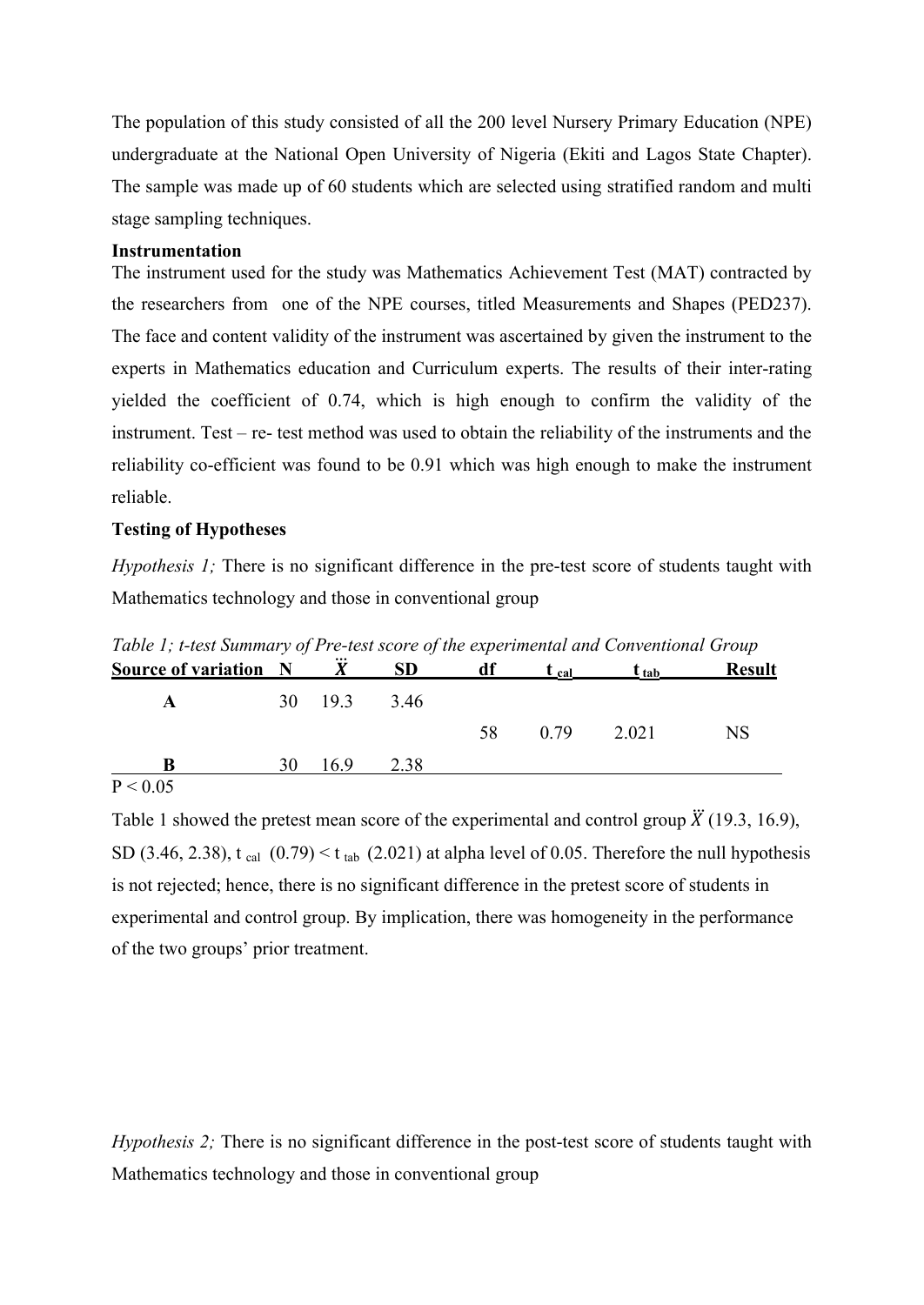| <b>Source of variation N</b> |    |               | <b>SD</b> | df | $t_{cal}$ | $\mathbf{I}_{\text{ tab}}$ | <b>Result</b> |
|------------------------------|----|---------------|-----------|----|-----------|----------------------------|---------------|
|                              |    | 30 52.53 2.85 |           |    |           |                            |               |
|                              |    |               |           | 58 | 3.205     | 2.021                      |               |
| - D-                         | 30 | 34.23         | - 495     |    |           |                            |               |
| P < 0.05                     |    |               |           |    |           |                            |               |

*Table 2; t-test Summary of Post-test score of the experimental and conventional Group*

Table 2 showed the post test mean score of the experimental and conventional group  $\ddot{X}$  $(52.53, 34.23)$ , SD  $(2.85, 4.95)$ , t cal  $(3.205) > t$  tab  $(2.021)$  at alpha level of 0.05. Therefore the null hypothesis is rejected; hence, there is significant difference in the post test score of students in experimental and control group. By implication, there was significant difference in the performance of the two groups after treatment in favour of the experimental group *Hypothesis* 3; There is no significant difference in the retention score of students taught with Mathematics technology and the experimental group

*Table 3; t-test Summary of retention score and the post test score in the experimental group*

| Source of variation N |    |       | <b>SD</b> | df | $L_{cal}$ | $\underline{\mathbf{t}}$ tab | <b>Result</b> |
|-----------------------|----|-------|-----------|----|-----------|------------------------------|---------------|
| D                     | 30 | 34.23 | 4.95      |    |           |                              |               |
|                       |    |       |           | 58 | 3.638     | 2.021                        |               |
|                       | 30 | 649   | 10.64     |    |           |                              |               |
| P < 0.05              |    |       |           |    |           |                              |               |

Table 3 showed the retention mean score of the experimental  $\ddot{X}$  (34.23, 64.9), SD (4.95, 10.64), t cal  $(3.638) > t$  tab  $(2.021)$  at alpha level of 0.05. Therefore the null hypothesis is rejected; hence, there is significant difference in the retention score of students in experimental group. By implication, there was significant difference in the performance of the students after post test in favour of the experimental group. This shows that the students exposed to treatment retained better than those of other group.

*Hypothesis 4* There is no significant difference between location and academic the performance of students taught with mathematics technology

*Table 4; t-test Summary of the students from different location exposed to mathematics innovation*

**Source of variation N**  $\ddot{X}$  **SD** df  $t_{cal}$  **t tab Result**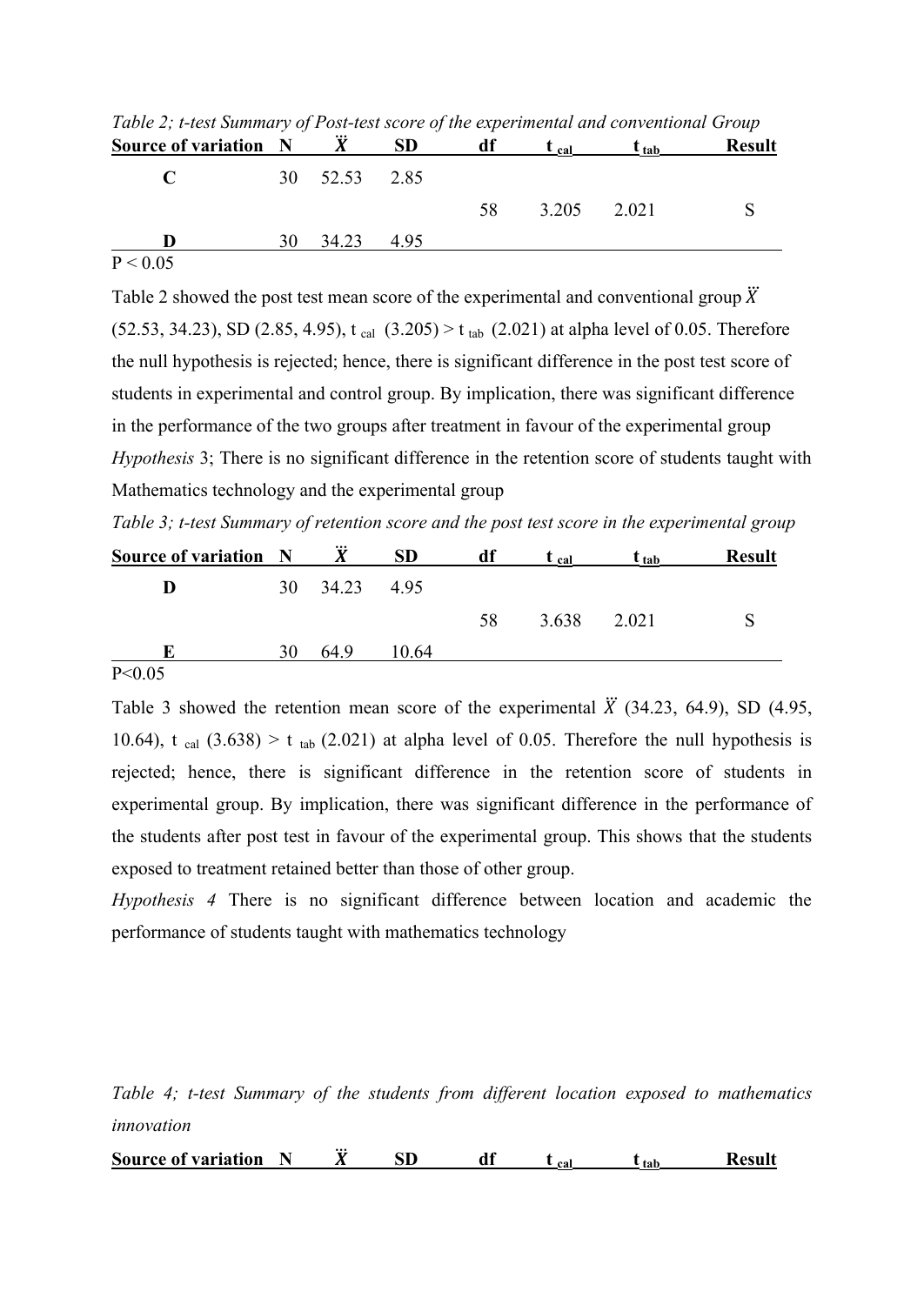|  | 15 51.60 3.141 |    |                |  |
|--|----------------|----|----------------|--|
|  |                | 28 | $0.6113$ 1.753 |  |
|  | 15 53.47 2.757 |    |                |  |

#### $P < 0.05$

Table 4 showed the mean score of the experimental group from different location  $\ddot{X}$  (51.60, 53.47), SD (3.141, 2.757), t cal  $(0.6113) < t$  tab (1.753) at alpha level of 0.05. Therefore the null hypothesis is not rejected; hence, there is no significant difference in the students' performance from different location. By implication, location has nothing to do with the academic performance of ODL students in mathematics if essential technology is in place for teaching and learning.

*Hypothesis 5* There is no significant difference between gender and academic the performance of students taught with mathematics innovation

*Table 5; t-test Summary of the gender exposed to mathematics innovation*

| Source of variation N |                | <b>SD</b> | dt | cal   | $L$ tab | <b>Result</b> |
|-----------------------|----------------|-----------|----|-------|---------|---------------|
| D                     | 15 72.53 9.191 |           |    |       |         |               |
|                       |                |           | 28 | 2.007 | 1 753   |               |
|                       | 57.33          | 5.158     |    |       |         |               |

#### P<0.05

Table 5 showed the mean score of the gender exposed to mathematics innovation  $\ddot{X}$  (72.53, 57.33), SD (9.191, 5.158), t cal  $(2.007) > t$  tab  $(1.753)$  at alpha level of 0.05. Therefore the null hypothesis is rejected. Therefore, there is significant difference in the gender performance in ODL Mathematics. By implication, male students perform better than their female counterparts in ODL Mathematics lesson.

## **Discussion**

The result of the findings reveals that there is significant difference in the performance of the ODL students exposed to Advanced Intranet-Internet Pedagogical Package (AIIPP) and the conventional group, in favour of the students taught with AIIPP. The study is in line with Jacobson et. al (2000) who found that the use of advance design in mathematics teaching enhances academic performance of students in mathematics and sciences. However, Amoo (2010) confirm the earlier findings that the professionals that are ICT compliance and mathematically certified are to be allowed to teach mathematics at any level and those who are yet to have pedagogical knowledge of the subject matter be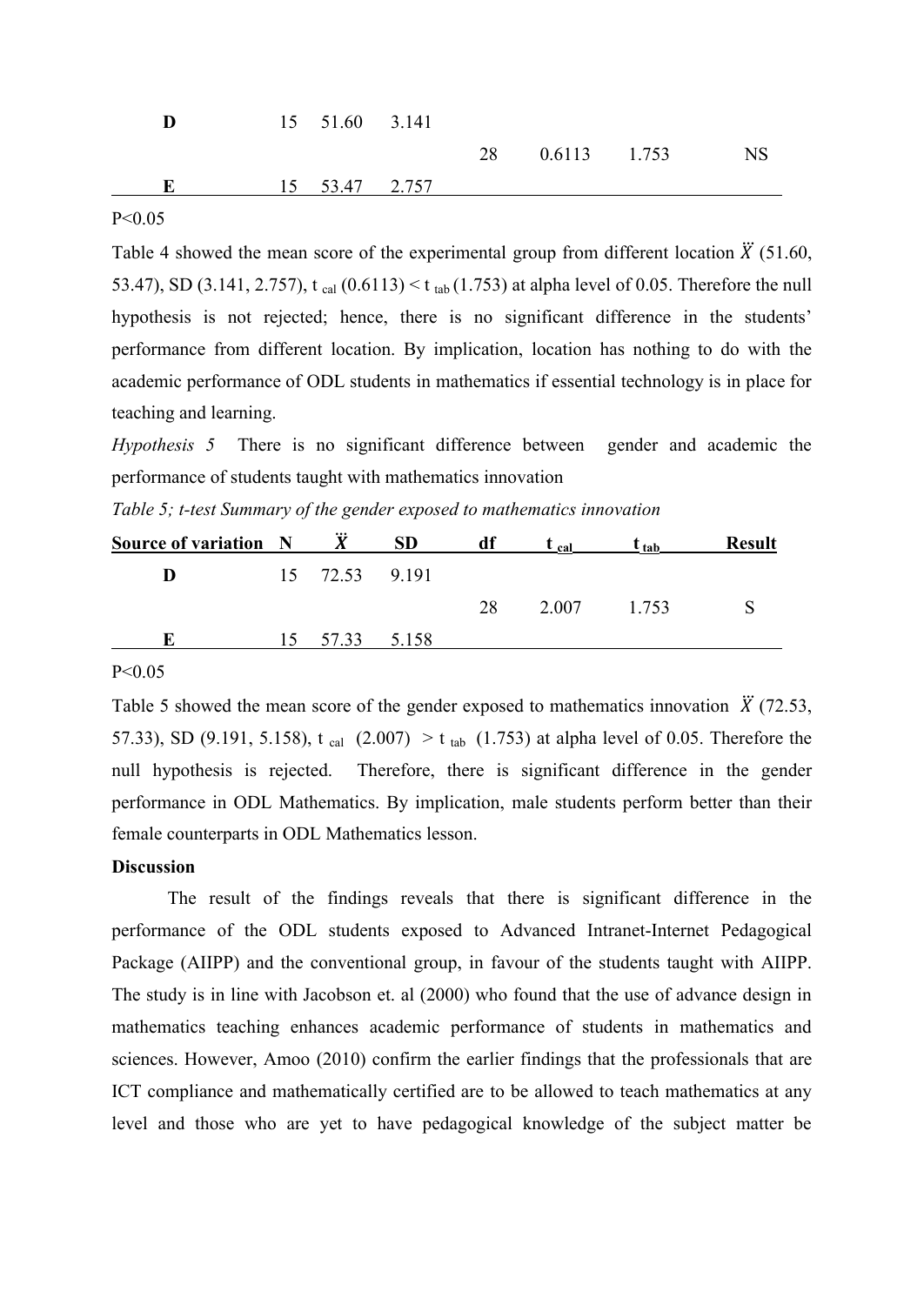encouraged to do so. The result of the findings also shows that the use of AIIPP improves academic ability and aids retention level of the students in mathematics learning,

The study reveal that environment of the learners in ODL is not a determining factor for better performance of students in mathematics. This is in line with Amoo (2010) who found that the ways to achieving quality in mathematics education is not to undermine the impact Information and Communication Technology (ICT) in our school system.

The findings also reveal that male students perform better than their female counterparts in ODL Which corroborated the findings of Bandura, Barbaranelli, Caprana, & Pastorelli, (2001); Deci & Ryan, (1985); Eccles, (1994); Eccles &Wigfield, (2002) that that male choices of mathematics are influenced by their psychological factors, hierarchy of interests, ability self-concepts and domain specific self-efficacy beliefs, and the perception of costs and benefits of getting involved in different activities. In contrary, [Divjak, Blazenka;](http://www.eric.ed.gov/ERICWebPortal/search/simpleSearch.jsp;jsessionid=hgbTNL0zxEnIEgBioQJYTQ__.ericsrv004?_pageLabel=ERICSearchResult&_urlType=action&newSearch=true&ERICExtSearch_SearchType_0=au&ERICExtSearch_SearchValue_0=%22Divjak+Blazenka%22) [Ostroski,](http://www.eric.ed.gov/ERICWebPortal/search/simpleSearch.jsp;jsessionid=hgbTNL0zxEnIEgBioQJYTQ__.ericsrv004?_pageLabel=ERICSearchResult&_urlType=action&newSearch=true&ERICExtSearch_SearchType_0=au&ERICExtSearch_SearchValue_0=%22Ostroski+Mirela%22)  [Mirela;](http://www.eric.ed.gov/ERICWebPortal/search/simpleSearch.jsp;jsessionid=hgbTNL0zxEnIEgBioQJYTQ__.ericsrv004?_pageLabel=ERICSearchResult&_urlType=action&newSearch=true&ERICExtSearch_SearchType_0=au&ERICExtSearch_SearchValue_0=%22Ostroski+Mirela%22) [Hains, Violeta Vidacek](http://www.eric.ed.gov/ERICWebPortal/search/simpleSearch.jsp;jsessionid=hgbTNL0zxEnIEgBioQJYTQ__.ericsrv004?_pageLabel=ERICSearchResult&_urlType=action&newSearch=true&ERICExtSearch_SearchType_0=au&ERICExtSearch_SearchValue_0=%22Hains+Violeta+Vidacek%22) (2010) remarked that although only minor gender differences in different skills have been detected, the pass rate for female students is constantly higher than that for male students. Therefore, the reasons for the better performance of female students have been investigated taking into account both the motivation for study and learning styles. The study opposes the view of Amoo (2010) who found that school environments and psychological traits promotes learning mathematics among gender in secondary schools

## **Implications and Conclusion**

This study can assist the students, teachers, curriculum planners and Mathematics educators and evaluators in focusing on AIIPP as a new version to impart knowledge of Mathematics in such a way that will improve the present standard at any level of our educational system particularly in ODL. It can assist in planning online teaching and learning effectiveness. It can assist pre-professional Mathematics teachers to explore the advantages of internet intranet learning to participate in Mathematics, as well as designing various strategies that promote effectiveness. It hoped that the readers and stakeholders in education and those who believe in Mathematics innovation and technology, gender, school environmental can promote teaching effectiveness and promote Mathematics culture in dealing with students.

# **References**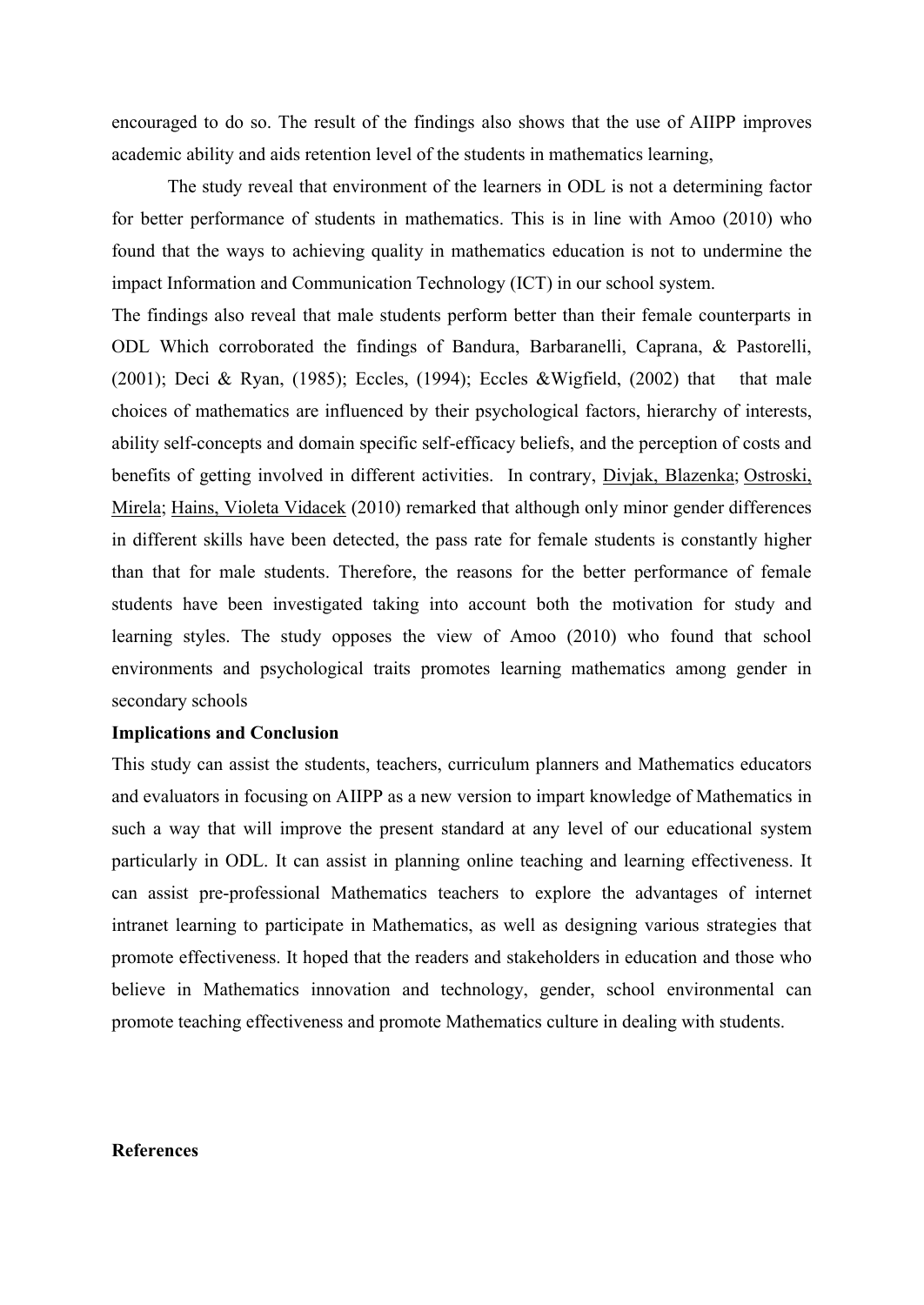- Adepoju, O.A & Amoo, S.A (2005). Gender and environmental education in Nigerian secondary presented at STAN National Workshop, Zamfara June 2005
- Amoo, S. A. (2011) Removing Mathematics Phobia in Students. Being the paper presented at Ikorodu Mathematics day at Oriwu Model College School Hall, Igbogbo, Lagos State, Nigeria. Thursday, 3rd March, 2011.
- Amoo, S. A. (2010). Access, Utilization and Quality of SchoolNet facilities as predictors of learning outcomes in ICT in Southwest, Nigeria. Unpublished PhD Thesis. University of Ibadan. Oyo State
- Bandura, A., Barbaranelli, C., Caprana, C. V., & Pastorelli, C. (2001). Self-efficacy beliefs as shapers of children's aspirations and career trajectories. Child Development, 72 (1), 187–206, doi:10.1111/1467-8624.00273.
- Dantani I.W and Baba G.K (2011)Science, Technology, Engineering and Mathematics: Nigeria in the emerging world order and militating issues for development, STAN, HERN Publishers, 23-26
- Deci, E. L., & Ryan, R. M. (1985). Intrinsic motivation and self-determination in behavior. New York: Plenum.
- [Divjak, Blazenka;](http://www.eric.ed.gov/ERICWebPortal/search/simpleSearch.jsp;jsessionid=hgbTNL0zxEnIEgBioQJYTQ__.ericsrv004?_pageLabel=ERICSearchResult&_urlType=action&newSearch=true&ERICExtSearch_SearchType_0=au&ERICExtSearch_SearchValue_0=%22Divjak+Blazenka%22) [Ostroski, Mirela;](http://www.eric.ed.gov/ERICWebPortal/search/simpleSearch.jsp;jsessionid=hgbTNL0zxEnIEgBioQJYTQ__.ericsrv004?_pageLabel=ERICSearchResult&_urlType=action&newSearch=true&ERICExtSearch_SearchType_0=au&ERICExtSearch_SearchValue_0=%22Ostroski+Mirela%22) [Hains, Violeta Vidacek](http://www.eric.ed.gov/ERICWebPortal/search/simpleSearch.jsp;jsessionid=hgbTNL0zxEnIEgBioQJYTQ__.ericsrv004?_pageLabel=ERICSearchResult&_urlType=action&newSearch=true&ERICExtSearch_SearchType_0=au&ERICExtSearch_SearchValue_0=%22Hains+Violeta+Vidacek%22) (2010) Sustainable Student Retention and Gender Issues in Mathematics for ICT Study, International Journal of Mathematical Education in Science and Technology,41(3)293-310
- Eccles, J. S. (1994). Understanding women's educational and occupational choices. Applying the Eccles et al. model of achievement-related choices. Psychology of Women Quarterly, 18, 585–609, doi:10.1111/j.1471-6402.1994.tb01049.x 00.
- Eccles, J. S., & Wigfield, A. (2002). Motivational beliefs, values and goals. Annual Reviews Psychology, 53, 109–132, doi:10.1146/annurev.psych.53.100901.135153
- Guimond, S., & Roussel, L. (2001). Bragging about one's school grades: Gender stereotyping and students. Perception of their abilities in science, mathematics, and language. Social Psychology of Education, 4, 275–293, doi:10.1023/A:1011332704215.
- Hyde, J. S., Fennema, E., & Lamon, S. J. (1990). Gender differences in mathematics performance: A meta-analysis. Psychological Bulletin, 107(2), 139–155 doi:10.1037//0033-2909.107.2.139.